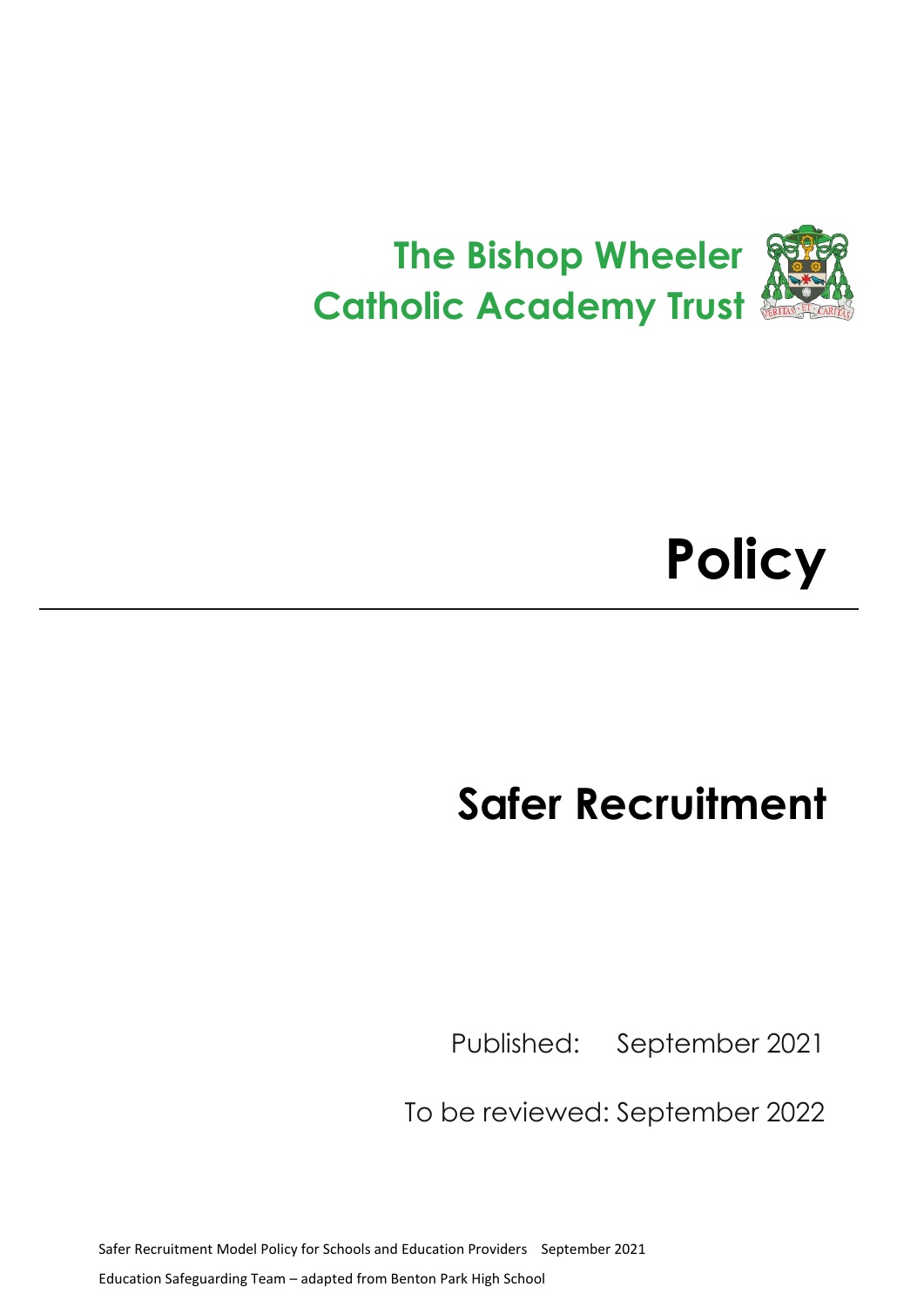

## **The Bishop Wheeler Catholic Academy Trust**



## **Our Mission**

The school communities of The Bishop Wheeler Catholic Academy Trust will work together in truth and love to provide the best possible opportunities for all our young people and their families.

Our mission is the provision, development and future safeguarding of a World Class Catholic Education where every child, member of staff and family matters.

The schools, their governors and the trust directors will work together, based on the principle of subsidiarity, in faithfulness and humility, to provide an education where Christ and His values of respect, service, tolerance, dignity and forgiveness are at the heart of everything we do.

## **This policy was adopted by the Trust Board**

Signature:

**Mrs Diane Gaskin Chair of Trust Board**

Date: 28th September 2021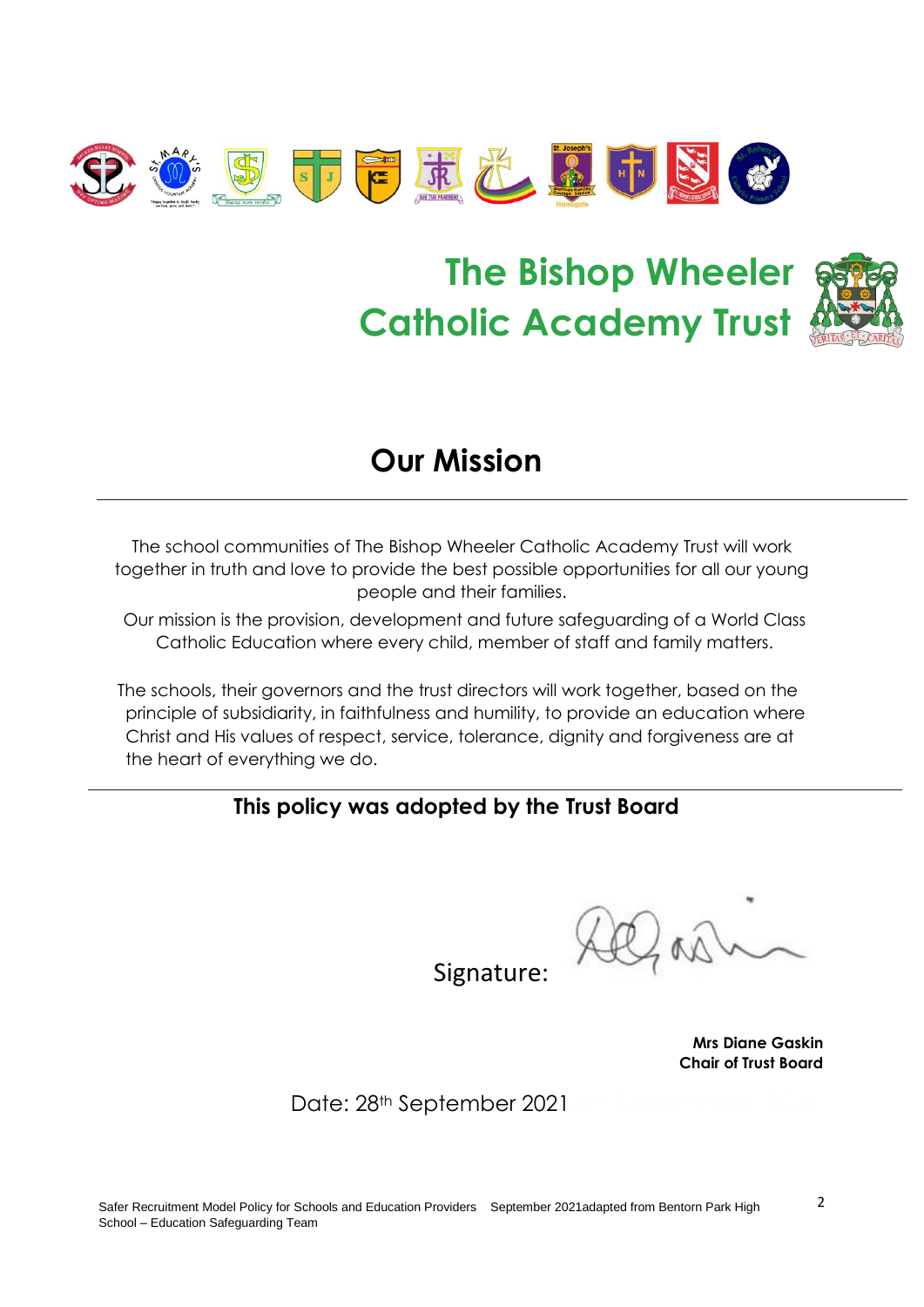| <b>Version</b>                 |                   | 1.0                                |                                          |
|--------------------------------|-------------------|------------------------------------|------------------------------------------|
| Date                           |                   | September<br>2021                  |                                          |
| <b>Approved by Trust Board</b> |                   | 28 <sup>th</sup> September<br>2021 |                                          |
| <b>Version</b>                 | Date              | <b>Description</b>                 | <b>Revision Author/s</b>                 |
| 1.0 Published                  | September<br>2021 | <b>Trust Policy</b>                | Amanda Whelan/Leeds<br>Safeguarding Team |
| 2.0 Review                     | September<br>2022 | <b>Trust Policy</b><br>Review      | Amanda Whelan/Leeds<br>Safeguarding Team |

## Contents

| $1_{\cdot}$ |  |
|-------------|--|
| 2.          |  |
| 3.          |  |
| 4.          |  |
| 5.          |  |
| 6           |  |
| 7.          |  |
| 8.          |  |
| 9.          |  |
| 10          |  |
| 11.         |  |
| 12.         |  |
| 13.         |  |
|             |  |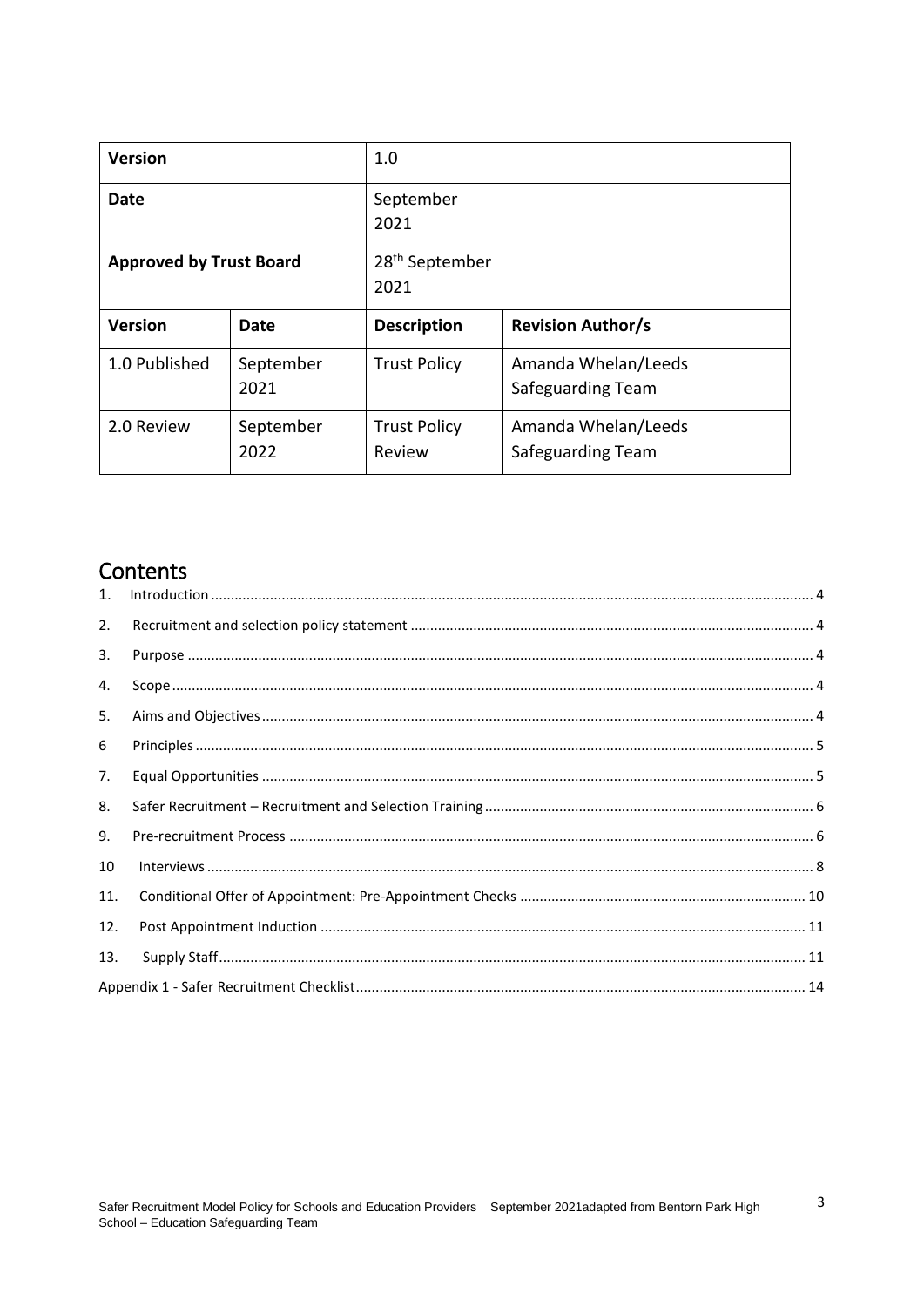## <span id="page-3-0"></span>**1.** Introduction

1.1. This Safer Recruitment Policy has been produced in line with the DfE guidance 'Keeping Children Safe in Education (Sept 21). This policy aims to ensure a safe and fair recruitment and selection is conducted at all times. Safeguarding and promoting the welfare of children and young people is an integral factor in recruitment and selection and is an essential part of creating safe environments for children and young people.

## <span id="page-3-1"></span>2. Recruitment and selection policy statement

- 2.1 The Bishop Wheeler Catholic Academy Trust (BWCAT) is committed to safeguarding and promoting the welfare of children and young people and expects all staff and volunteers to share in this commitment.
- 2.2 BWCAT is committed to attracting, selecting and retaining employees who will successfully and positively contribute to providing a valuable service. A motivated and committed workforce with appropriate knowledge, skills, experience and ability to do the job is critical to the Trust's performance and fundamental to the delivery of a high-quality service.

### <span id="page-3-2"></span>3. Purpose

- 3.1 To ensure the recruitment of all staff is conducted in a fair, effective and economic manner.
- 3.2 To achieve this purpose, those that are responsible for each stage of the recruitment process will demonstrate a professional approach by dealing honestly, efficiently and fairly with all internal and external applicants.

## <span id="page-3-3"></span>4. Scope

- 4.1 This policy applies to all the Trust employees and Governors responsible for and involved in recruitment and selection of all staff.
- 4.2 The ultimate responsibility for recruitment and selection lies with the Academy Council. The Academy Council has delegated the responsibility to the Headteacher for appointing all staff.

## <span id="page-3-4"></span>5. Aims and Objectives

- 5.1 To ensure that the safeguarding and welfare of children and young people takes place at each stage of the process
- 5.2 To ensure a consistent and equitable approach to the appointment of all Trust staff.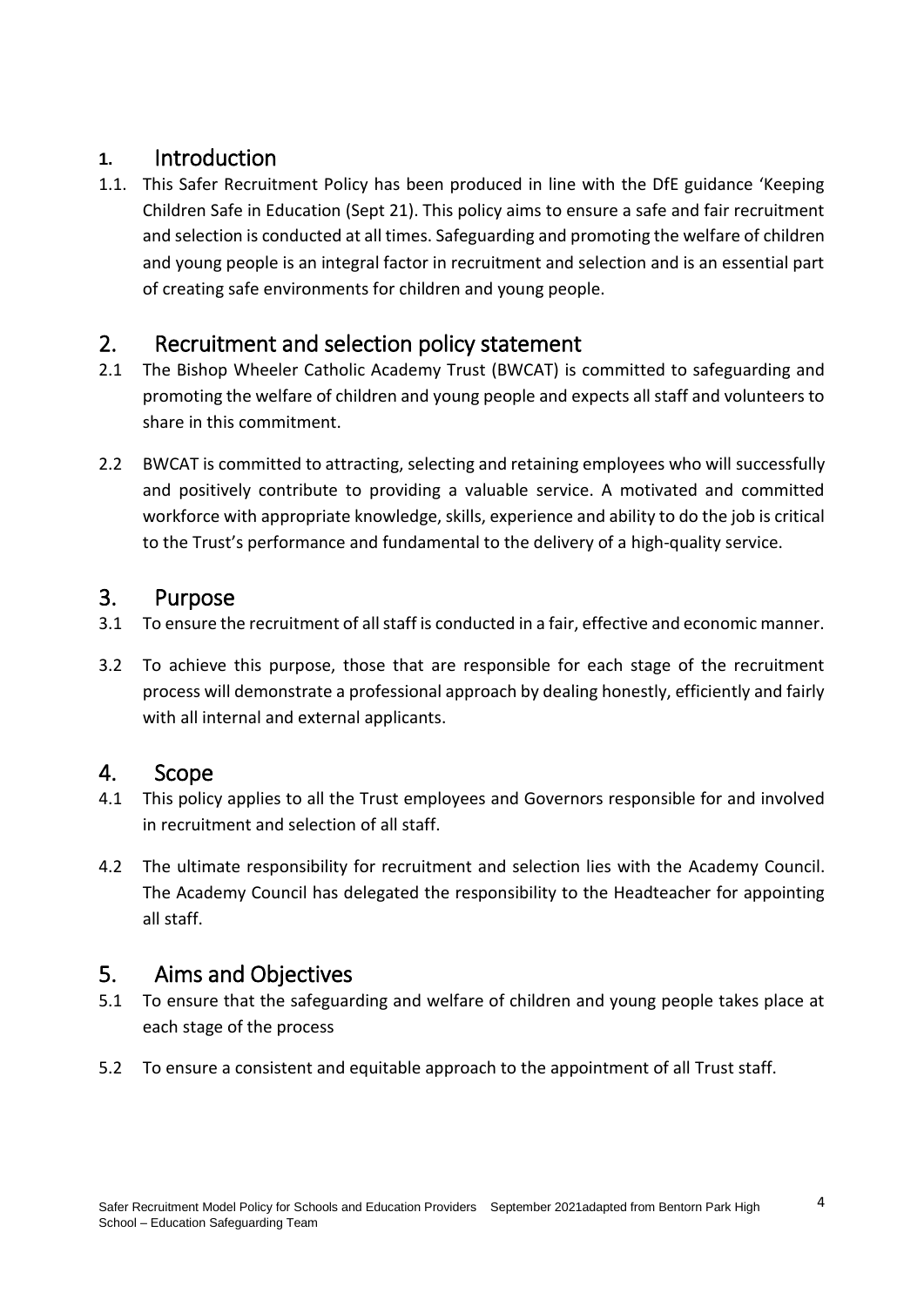- 5.3 To ensure all relevant equal opportunities legislation is adhered to and that appointees are not discriminated against on the grounds of race, nationality, gender, religion, age, disability, marital status, sexual orientation.
- 5.4 To ensure the most cost-effective use is made of resources in the recruitment and selection process.

## <span id="page-4-0"></span>6 Principles

- 6.1 The following principles are encompassed in this policy:
	- All applicants will receive fair treatment
	- All applicant packs will include a job description detailing the post holders' responsibilities for safeguarding.
	- Employees will be recruited on the knowledge, experience and skills needed for the io<sub>b</sub>.
	- Selection will be carried out by a panel with at least two members. At least one panel member will have received appropriate Safer Recruitment Training as recommended by the LSCP.
	- Selection will be based on a minimum of completed application form, short listing and interview, but, whenever possible, involve other assessments.
	- Posts will normally be advertised on the Trust and individual Academy website and the advert will include reference to the Trust's commitment to safeguarding and promoting welfare of children and young people.
	- The Equality Act makes it a requirement to make reasonable adjustment to the recruitment process if an applicant makes the employer aware that they have a disability. This applies to the entire recruitment process, from advertisement to appointment.

## <span id="page-4-1"></span>7. Equal Opportunities

7.1 BWCAT is committed to providing equality of opportunity for all and ensuring that all stages of recruitment and selection are fair. Recruitment and selection procedures will be reviewed on a regular basis to ensure that applicants are not discriminated against on the grounds of race, nationality, gender, religion, age, disability, marital status, sexual orientation.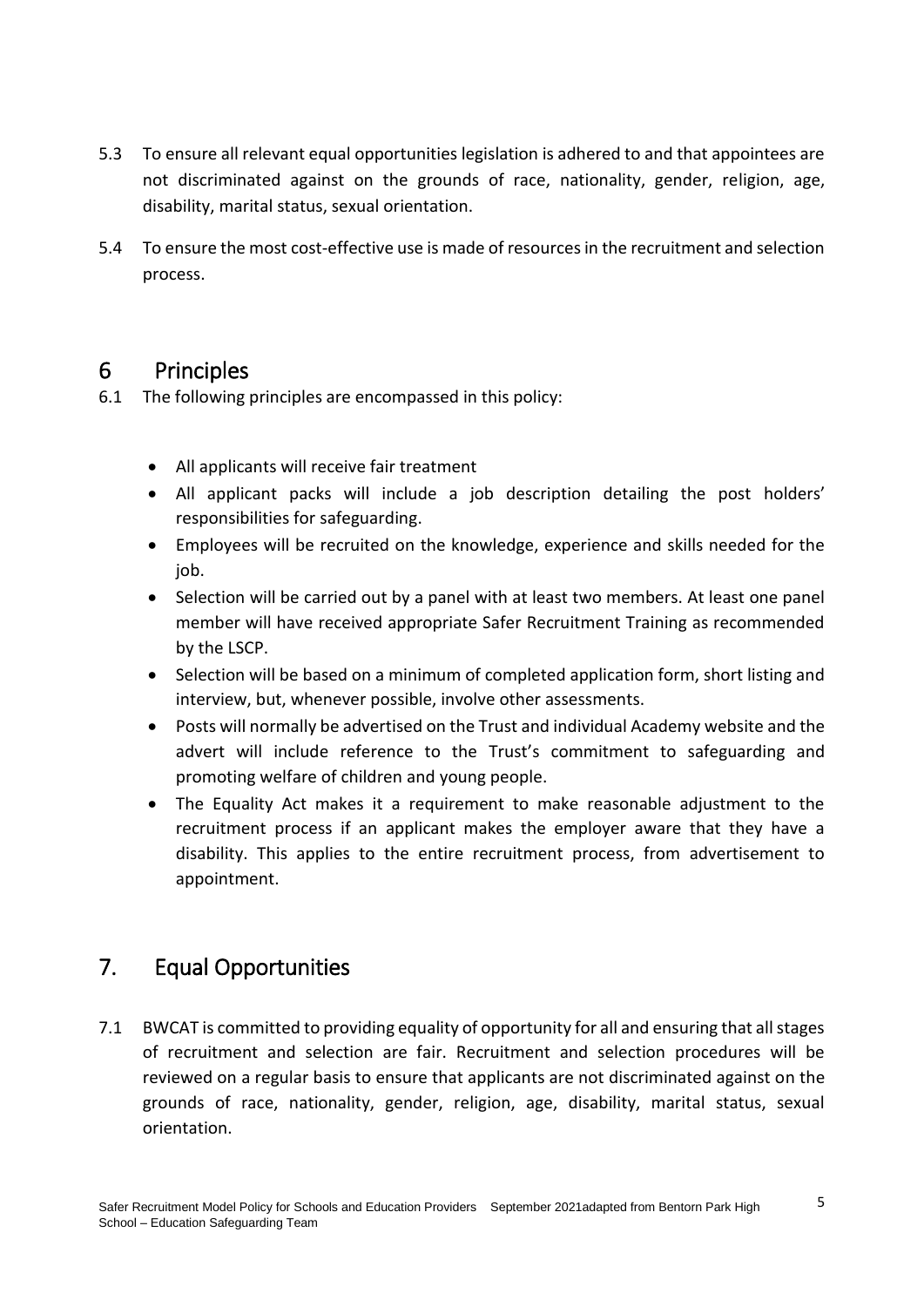## <span id="page-5-0"></span>8. Safer Recruitment – Recruitment and Selection Training

8.1 It is a requirement that at least one member of the interview panel has completed LSCP approved Safer Recruitment Training prior to the start of the recruitment process. The following staff have received Safer Recruitment Training:

----------------------------------------------------------------------------------------------------------------------

----------------------------------------------------------------------------------------------------------------------

The following Governors have completed Safer Recruitment Training:

----------------------------------------------------------------------------------------------------------------------- -----------------------------------------------------------------------------------------------------------------------

## <span id="page-5-1"></span>9. Pre-recruitment Process

#### **9.1 Objective**

- 9.1.1 The objective of the recruitment process is to attract, select and retain staff who will successfully and positively contribute to the future development of the Trust. The first experience an individual has is important; therefore, the experience should be positive and all those responsible for recruiting will:
	- Leave a positive image with unsuccessful applicants
	- Give successful applicants a clear understanding of the post and what is expected of them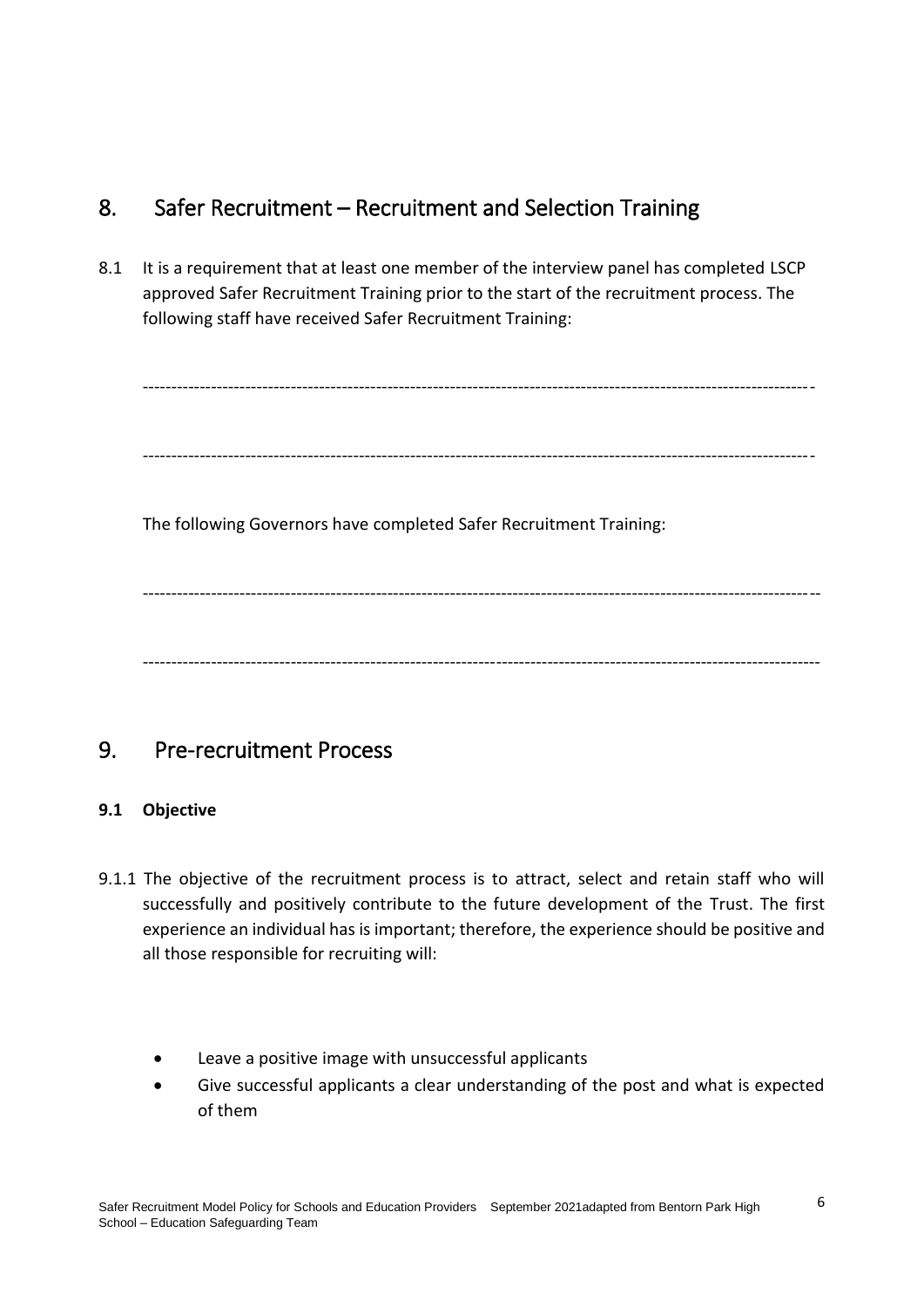Take reasonable actions to reduce the risk of a bad selection decision recognising the potential cost and the Trust's commitment to safeguarding children and young people.

#### **9.2 Application Form**

9.2.1 A standard Catholic Education Service (CES) application form will be used to obtain a common set of data from all applicants. The application form will be adapted for different posts but will always include key information on safeguarding. As such, candidates must provide information on employment history and if appropriate adequately explain the reasons for any gaps. The candidates must complete, sign and date the declaration and follow instructions regarding the appropriate disclosure of relevant criminal convictions.

#### **9.3 Job Description and Person Specification**

9.3.1 A job description and where applicable a person specification will be issued for all posts. In the case of volunteers this will include a volunteer role profile. The job description/volunteer role profile will have a clear reference to an individual's responsibility to safeguard children and promote their welfare.

#### **9.4 Criminal Self-Disclosure**

All short-listed candidates will be asked to complete a self-disclosure form with their invitation to interview.

#### **9.5 References**

9.5.1 A Catholic Education Service (CES) Model Consent to Obtain References Form will be completed and returned to the individual Academy by candidates in order for references to be obtained.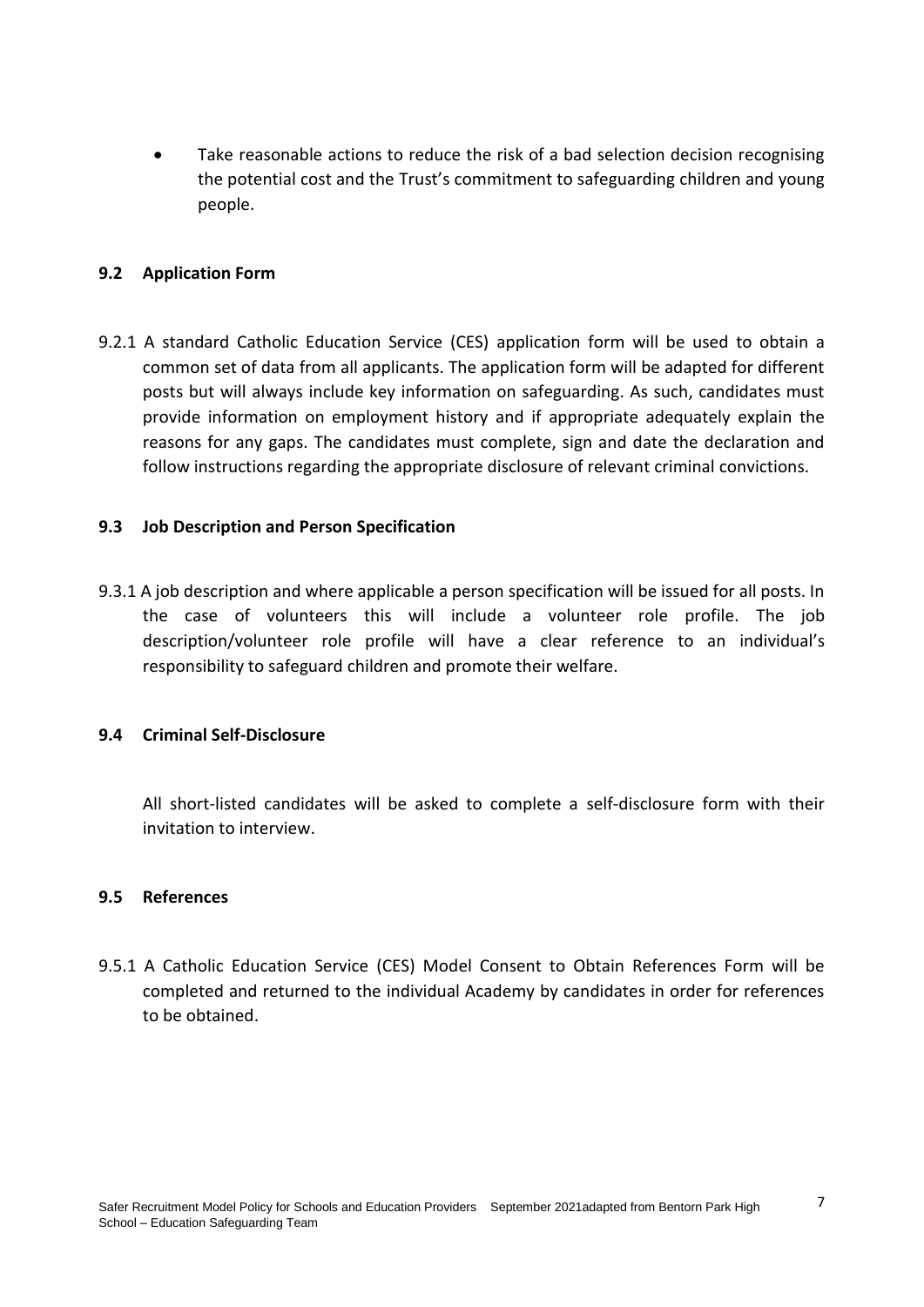- 9.5.2 The purpose of seeking references is to obtain objective and factual information to support appointment decisions. They will always be requested directly from the referee using the standardised Trust form.
- 9.5.3 References will be sought on all short-listed candidates and will be obtained, where possible, before interview so that any issues or concerns they raise can be explored further with the referee, and/or taken up with the candidate at interview.
- 9.5.4 References will be taken up from the Parish Priest / the Priest of the Parish where the candidate regularly worships for practising Catholics.
- 9.5.5 The Academy will take reasonable steps to verify references received electronically.

#### <span id="page-7-0"></span>10. Interviews

10.1 The interview will assess the merits of each candidate for the post, including at least one question exploring their suitability to work with children and young people. The selection process for people who will work with children and young people will always include a faceto-face interview even if there is only one candidate.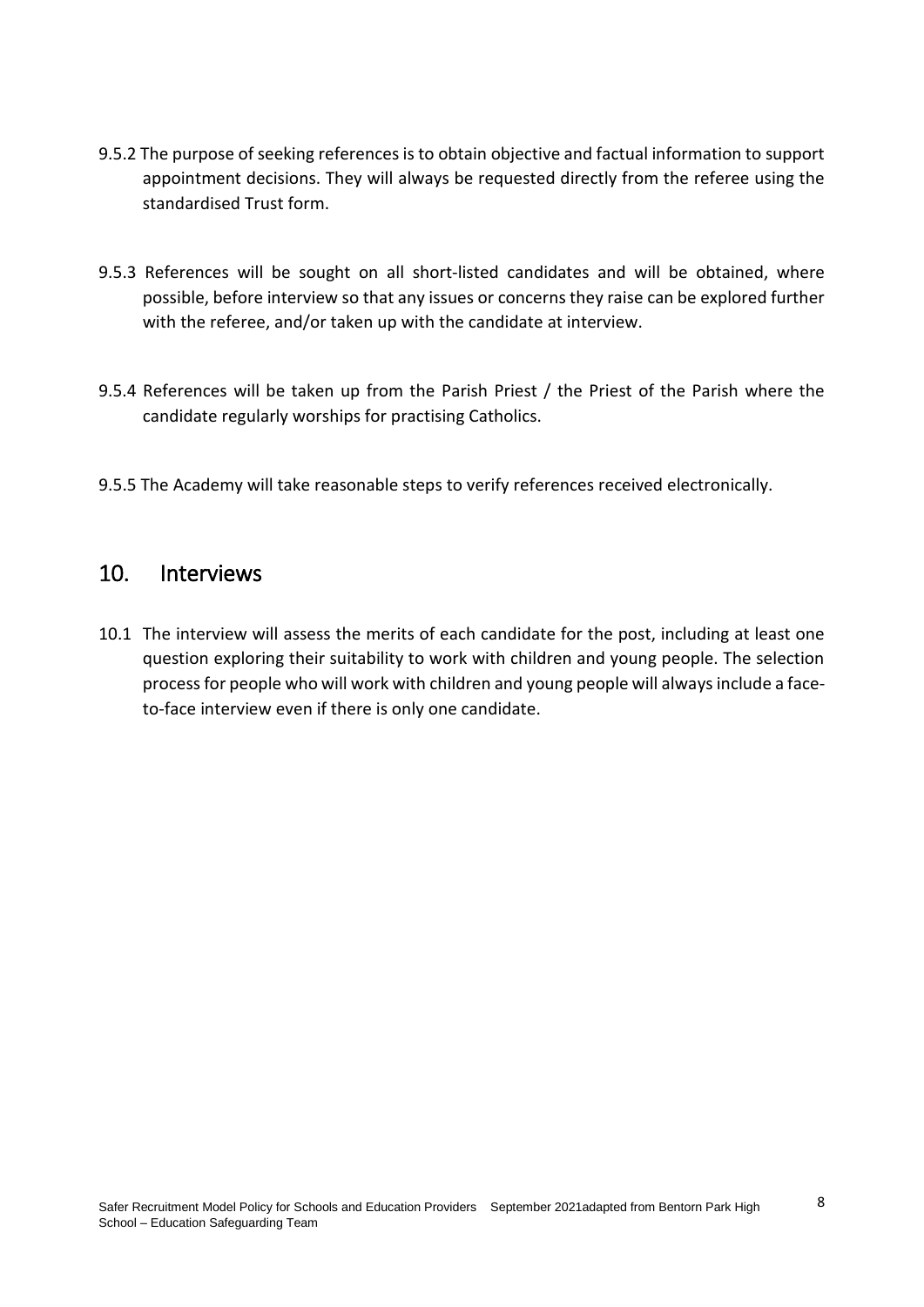#### 10.2 **Interview Panel**

10.2.1 A minimum of two interviewers will form the interviewing panel.

10.2.2 The members of the panel will:

- have the necessary authority to make decisions about appointments;
- be appropriately trained, (at least one member of interview panel will have undertaken Safer Recruitment Training).
- meet before the interviews to:
	- o reach a consensus about the required standard for the job to which they are appointing;
	- o consider the issues to be explored with each candidate and who on the panel will ask about each of those.
- 10.2.3 Where a candidate is known personally to a member of the selection panel this will be declared before shortlisting takes place. It may then be necessary to consider changing the selection panel to ensure that there is no conflict of interest.

#### **10.3 Scope of the Interview**

- 10.3.1 In addition to assessing and evaluating the applicant's suitability for the particular post, the interview panel will also explore:
	- the candidate's attitude toward children and young people;
	- their ability to support the Trust's ethos for safeguarding and promoting the welfare of children;
	- any gaps in the candidate's employment history;
	- any concerns or discrepancies arising from the information provided by the candidate and/or a referee.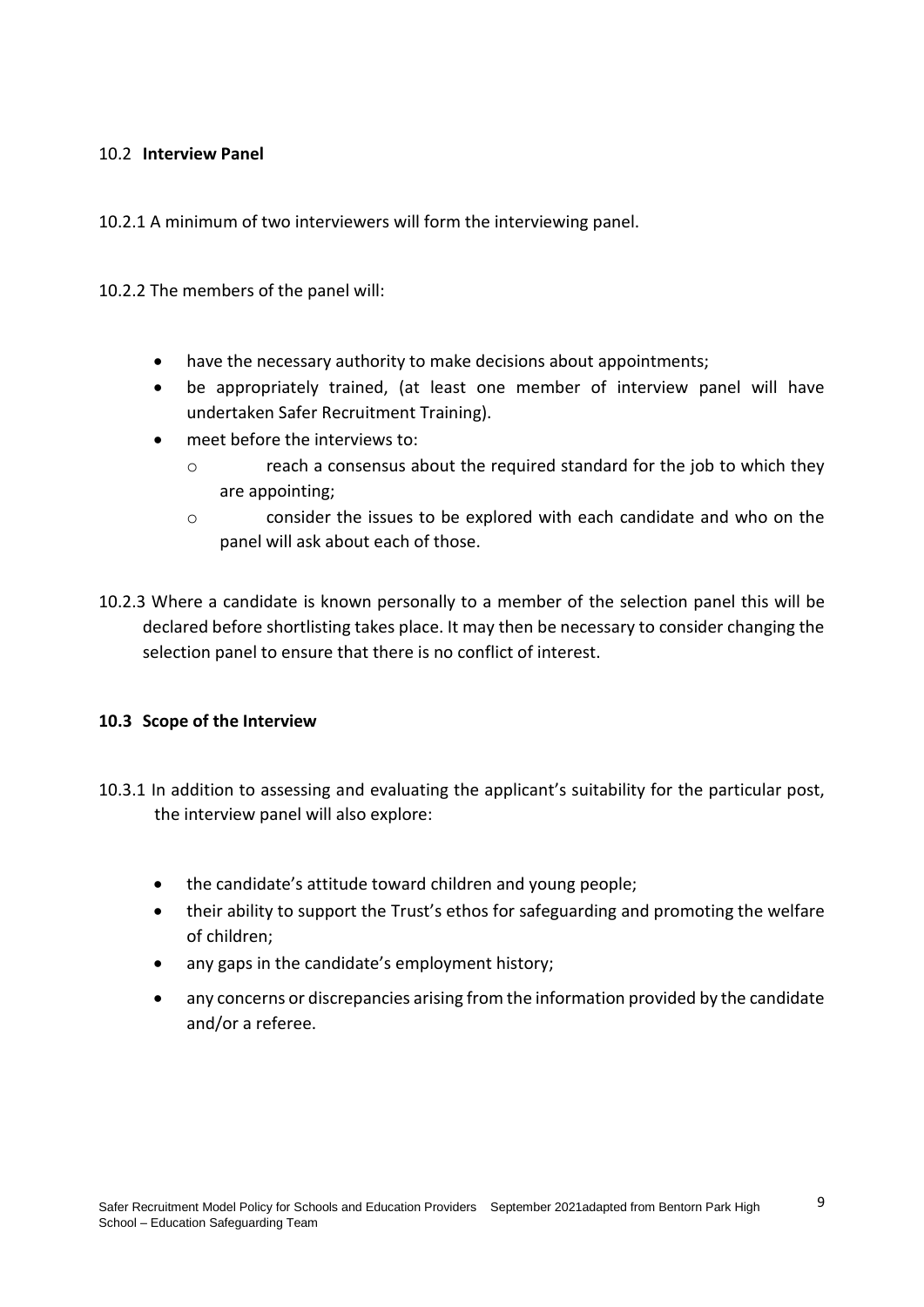## <span id="page-9-0"></span>11. Conditional Offer of Appointment: Pre-Appointment Checks

11.1. An offer of appointment to the successful candidate will be conditional upon:

- verification of the candidate's identity
- verification of eligibility to work in the UK
- appropriate overseas check, including references from any overseas education employer where candidates have worked in an education setting overseas.
- verification of the candidate's mental and physical fitness to carry out their role
- the receipt of at least two satisfactory and verified references
- verification of qualifications
- verification of professional status where required e.g. QTS status (unless properly exempted)
- a check of the DfE Barred List
- a satisfactory DBS Enhanced Disclosure, with the certificate seen and verified by the Academy. (for Volunteers a written risk assessment in relation to the undertaking of an Enhanced DBS Disclosure)
- a check using the Employer Access Online Service to see if a prohibition order issued by the Secretary of State for Education or GTCE sanction exists against the individual (for posts carrying out 'teaching work')
- verification of successful completion of statutory induction period (applies to those who obtained QTS after 7 May 1999) unless the successful candidate is an NQT undertaking their statutory induction (for teaching posts).
- Any additional checks as deemed appropriate
- 11.2 All checks will be appropriately documented and retained on the individuals personnel file with information recorded on the school's central record in line with the statutory requirements set out in Keeping Children Safe in Education (Sept 2021). Where information is unsatisfactory or there are discrepancies in the information provided this will be followed up.

#### 11.3 Where: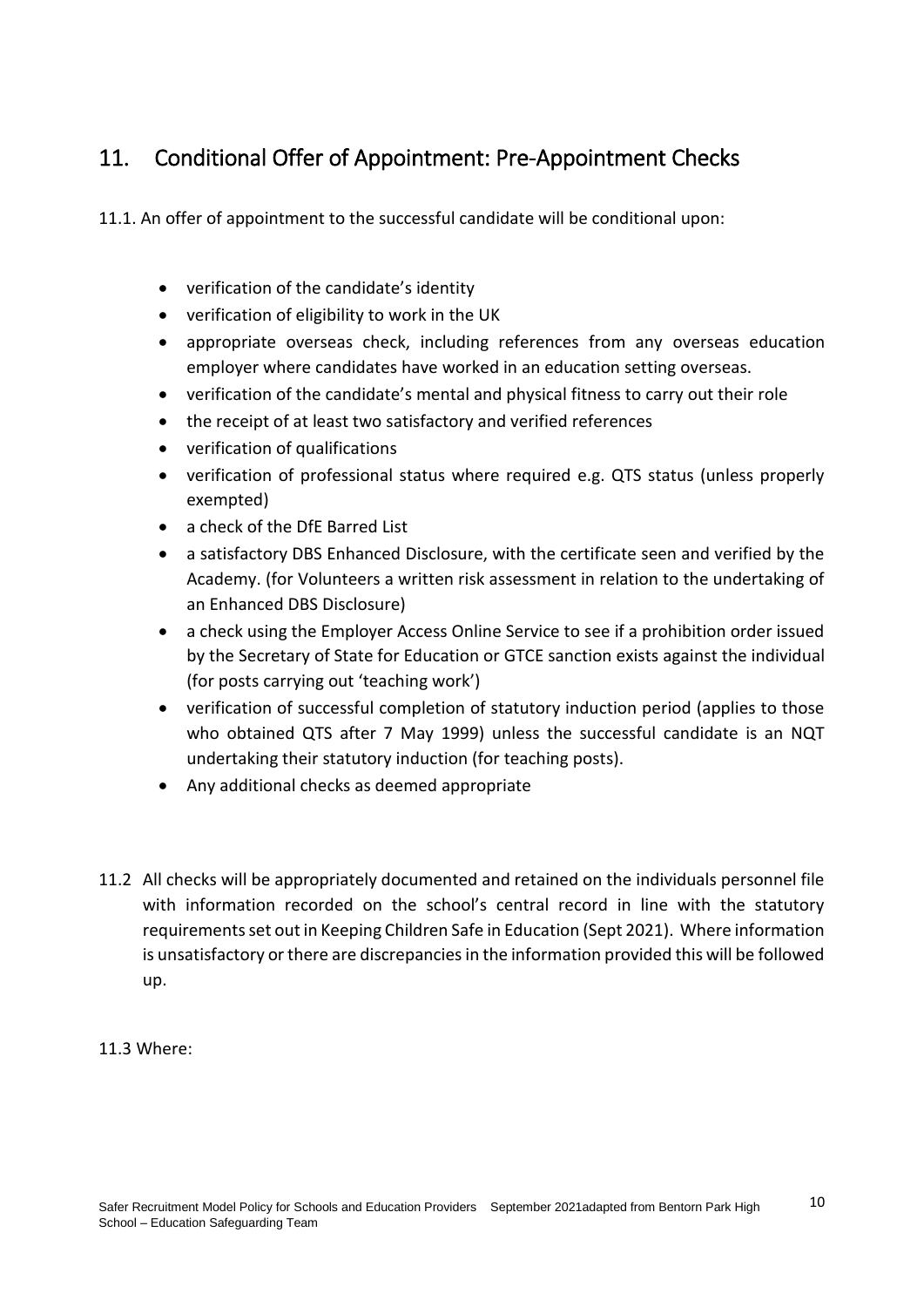- the candidate is found to be on the relevant barred List, or the DBS Disclosure shows s/he has been disqualified from working with children by a Court; or,
- an applicant has provided false information in, or in support of, his/her application; or,
- there are serious concerns about an applicant's suitability to work with children,

The facts will be reported to the Local Authority Designated Officer (LADO).

- 11.4 If an individual's DBS certificate is not completed a member of staff would only be able to commence work if the Academy is satisfied that:
	- appropriate supervision is in place
	- other checks (references etc) have are completed satisfactorily
	- the DBS barred list check has been completed
- 11.5 The following personnel should have their details entered on the Academy's Single Central Register (SCR)
	- Staff in regulated activity
	- Regular and/or unsupervised Volunteers, including Governors
	- Supply Staff
	- **•** Regular visiting professionals in regular contact with children  $-e.g.$  coaches
	- Contract staff in regular contact with children
	- All leavers will be deleted off the Academy's central register immediately

## <span id="page-10-0"></span>12. Post Appointment Induction

12.1 There will be an induction programme for all staff which includes the arrangements for Child Protection and Safeguarding, Keeping Children Safe in Education (Part 1 (or Annex A as appropriate) and Annexe B) and Safer Working Practice Guidance.

## <span id="page-10-1"></span>13. Supply Staff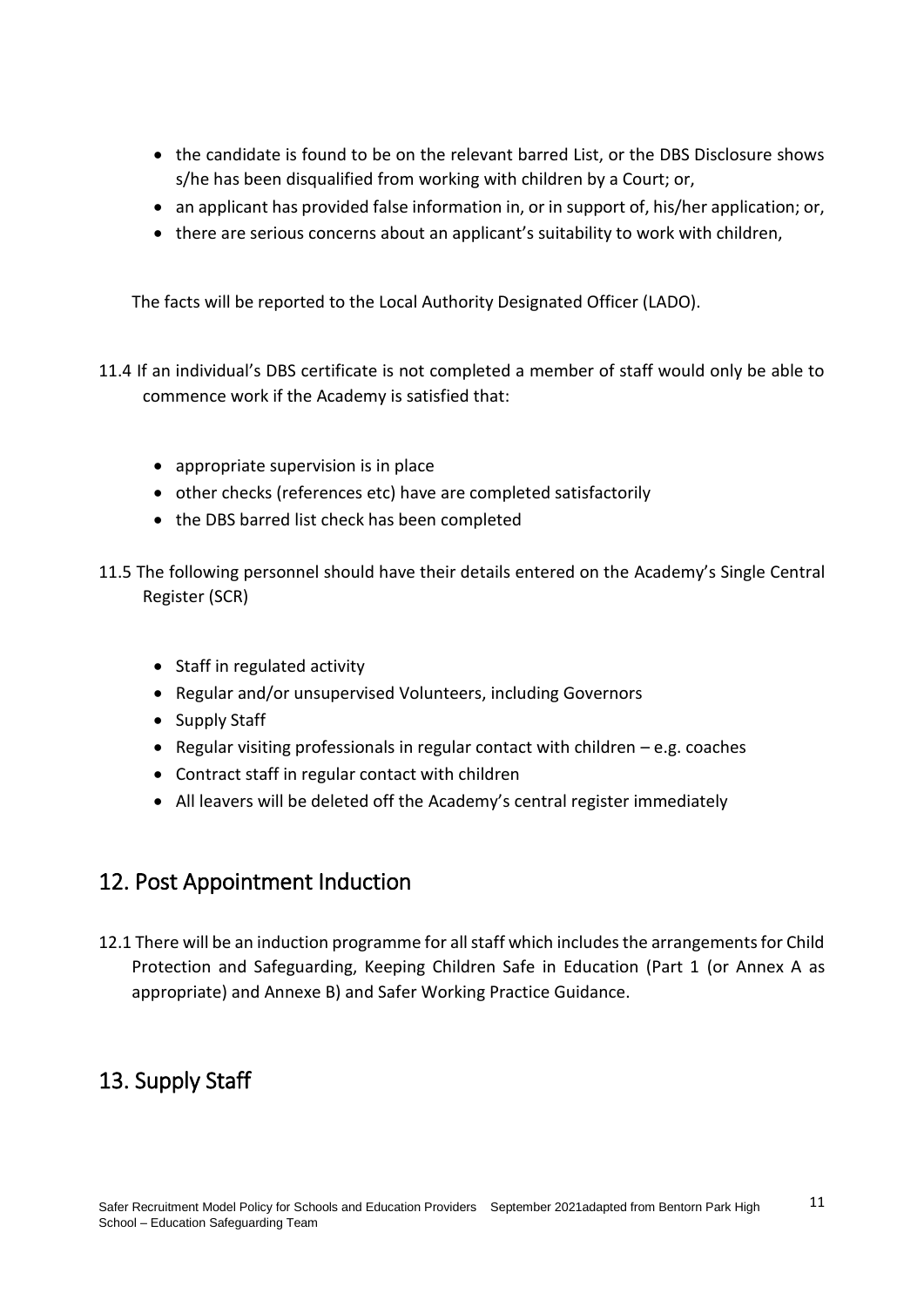- 13.1 When the Academy needs to use the services of a supply agency we will ensure the agency operates a safer recruitment process and provides confirmation that the following have been checked and judged as satisfactory:
	- Identity
	- Enhanced DBS Disclosure
	- Right to work in the UK
	- The DBS Barred List
	- Any Prohibition Order, Interim Prohibition Order or GTCE sanction for those undertaking 'teaching work'
	- Qualifications (where applicable)
	- Overseas Checks, including and EEA check where applicable (see Appendix 1)

When the supply member of staff arrives at the Academy, their identity will be checked and it will be confirmed that they are the same person on the documentation from the agency. The supply staff's details will be entered on the Single Central Record (SCR).

**A copy of the Safer Recruitment Checklist (Appendix 1) will be completed with supporting evidence and placed in the file of successful candidates.**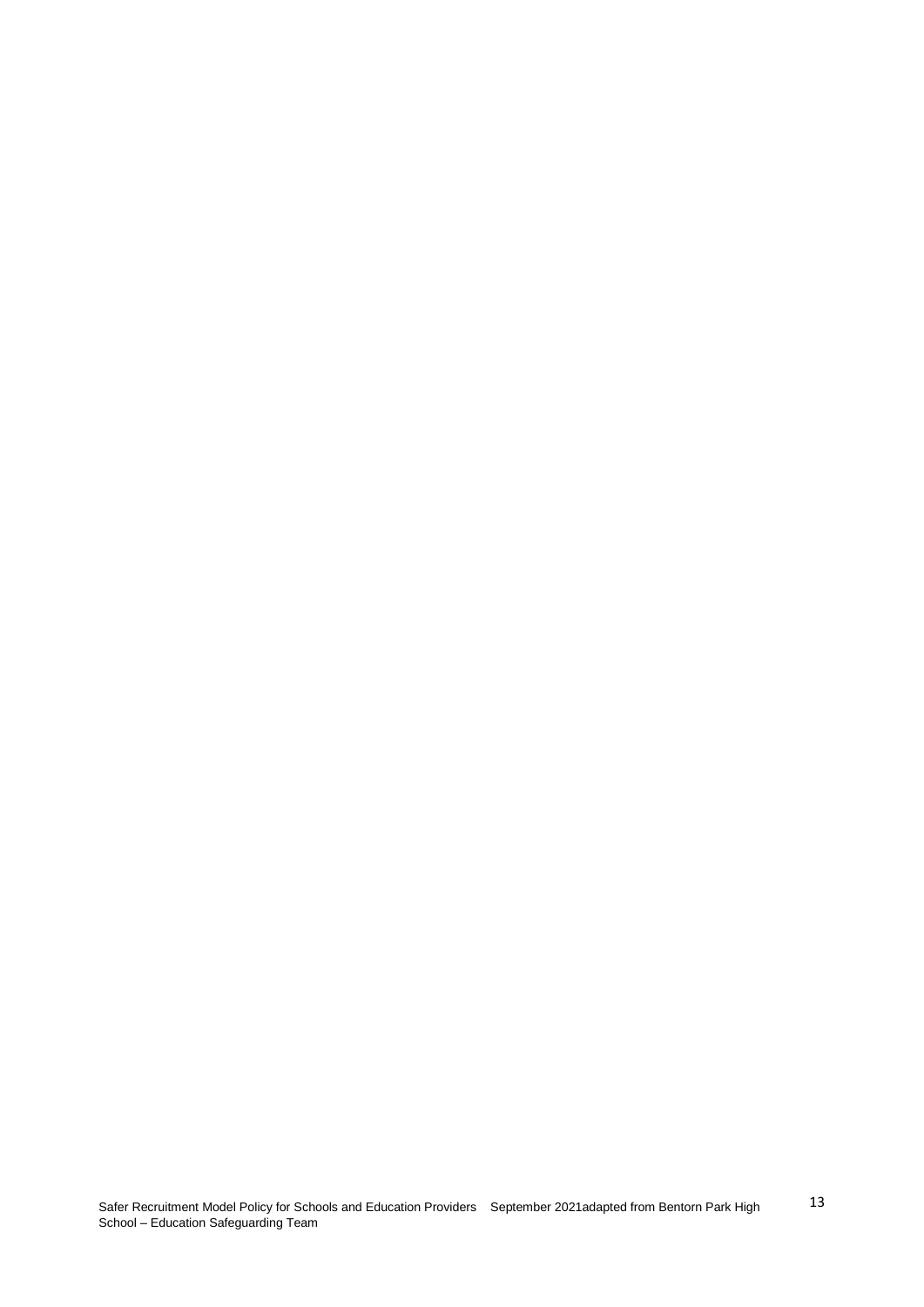## <span id="page-13-0"></span>Appendix 1 - Safer Recruitment Checklist

Post \_\_\_\_\_\_\_\_\_\_\_\_\_\_\_\_\_\_\_

Date\_\_\_\_\_\_\_\_\_\_\_\_\_\_\_\_\_\_\_

| Recruitment and selection checklist                                                                                                                                       | <b>Initials</b> | <b>Date</b> |
|---------------------------------------------------------------------------------------------------------------------------------------------------------------------------|-----------------|-------------|
| Pre-interview:                                                                                                                                                            |                 |             |
| Planning - Timetable decided: job specification and<br>description and other documents to be provided to                                                                  |                 |             |
| applicants, reviewed and updated as necessary.                                                                                                                            |                 |             |
| Application form seeks all relevant information and                                                                                                                       |                 |             |
| includes relevant statements about references etc                                                                                                                         |                 |             |
| Vacancy advertised (where appropriate) Advertisement                                                                                                                      |                 |             |
| includes reference to safeguarding policy, that is,                                                                                                                       |                 |             |
| statement of commitment to safeguarding and promoting                                                                                                                     |                 |             |
| welfare of children and need for successful applicant to be                                                                                                               |                 |             |
| <b>DBS</b> checked                                                                                                                                                        |                 |             |
| Applications on receipt - Scrutinised - any                                                                                                                               |                 |             |
| discrepancies/anomalies/gaps in employment noted to                                                                                                                       |                 |             |
| explore if candidate considered for short-listing                                                                                                                         |                 |             |
| <b>Short-list prepared</b>                                                                                                                                                |                 |             |
| References - seeking                                                                                                                                                      |                 |             |
| Sought directly from referee on short-listed candidates;                                                                                                                  |                 |             |
| ask recommended specific questions; include statement                                                                                                                     |                 |             |
| about liability for accuracy                                                                                                                                              |                 |             |
| References - on receipt                                                                                                                                                   |                 |             |
| Checked against information on application; scrutinised;<br>any discrepancy/issue of concern noted to take up with<br>referee and/or applicant (at interview if possible) |                 |             |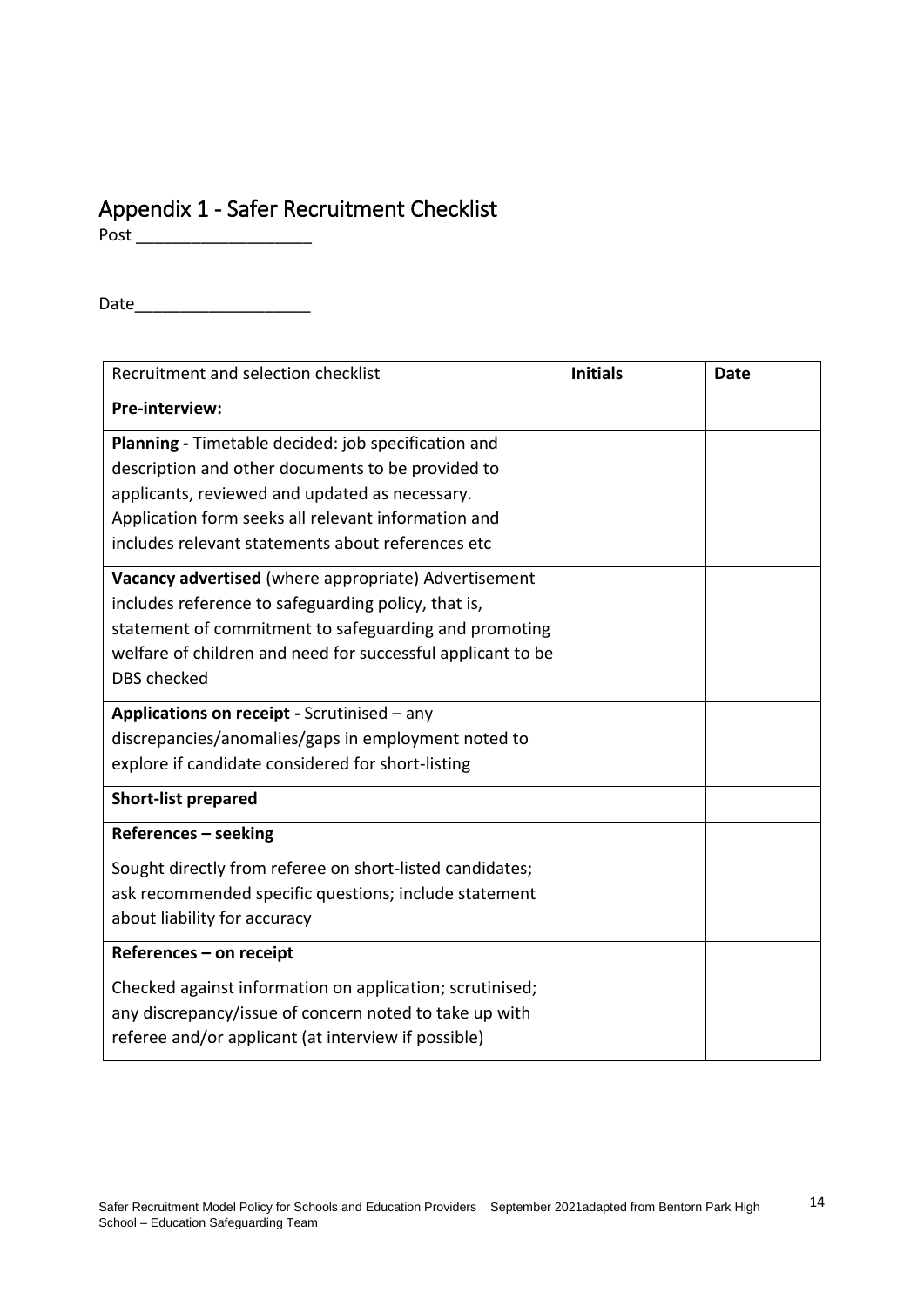| (If received by email - accompanying email to verify                                                                   |  |
|------------------------------------------------------------------------------------------------------------------------|--|
| authenticity. If not from professional email address,<br>follow up to ensure authenticity)                             |  |
| <b>Invitation to interview - Includes all relevant information</b>                                                     |  |
| and instructions and the self-disclosure form.                                                                         |  |
|                                                                                                                        |  |
|                                                                                                                        |  |
| Interview arrangements - At least two interviewers; panel                                                              |  |
| members have authority to appoint; have met and agreed<br>issues and questions/assessment criteria/standards           |  |
| Interview - Explores applicants' suitability for work with                                                             |  |
| children as well as for the post                                                                                       |  |
|                                                                                                                        |  |
| Self-Disclosure - Completed self-disclosure is submitted                                                               |  |
| and seen by the member of the panel who is safer                                                                       |  |
| recruitment trained.                                                                                                   |  |
| Note: identity and qualifications of successful applicant                                                              |  |
| verified on day of interview by scrutiny of appropriate                                                                |  |
| original documents; copies of documents taken and<br>placed on file; where appropriate applicant completed             |  |
| application for DBS disclosure                                                                                         |  |
| Conditional offer of appointment: pre-appointment                                                                      |  |
| checks. Offer of appointment is made conditional on                                                                    |  |
| satisfactory completion of the following pre- appointment<br>checks and, for non-teaching posts, a probationary period |  |
| References before confirmation of appointment: (if not                                                                 |  |
| obtained and scrutinised previously)                                                                                   |  |
| (If received by email – accompanying email to verify                                                                   |  |
| authenticity. If not from professional email address,                                                                  |  |
| follow up to ensure authenticity)                                                                                      |  |
| Identity (if that could not be verified at interview)                                                                  |  |
|                                                                                                                        |  |
|                                                                                                                        |  |
| <b>Qualifications</b> (if not verified on the day of interview)                                                        |  |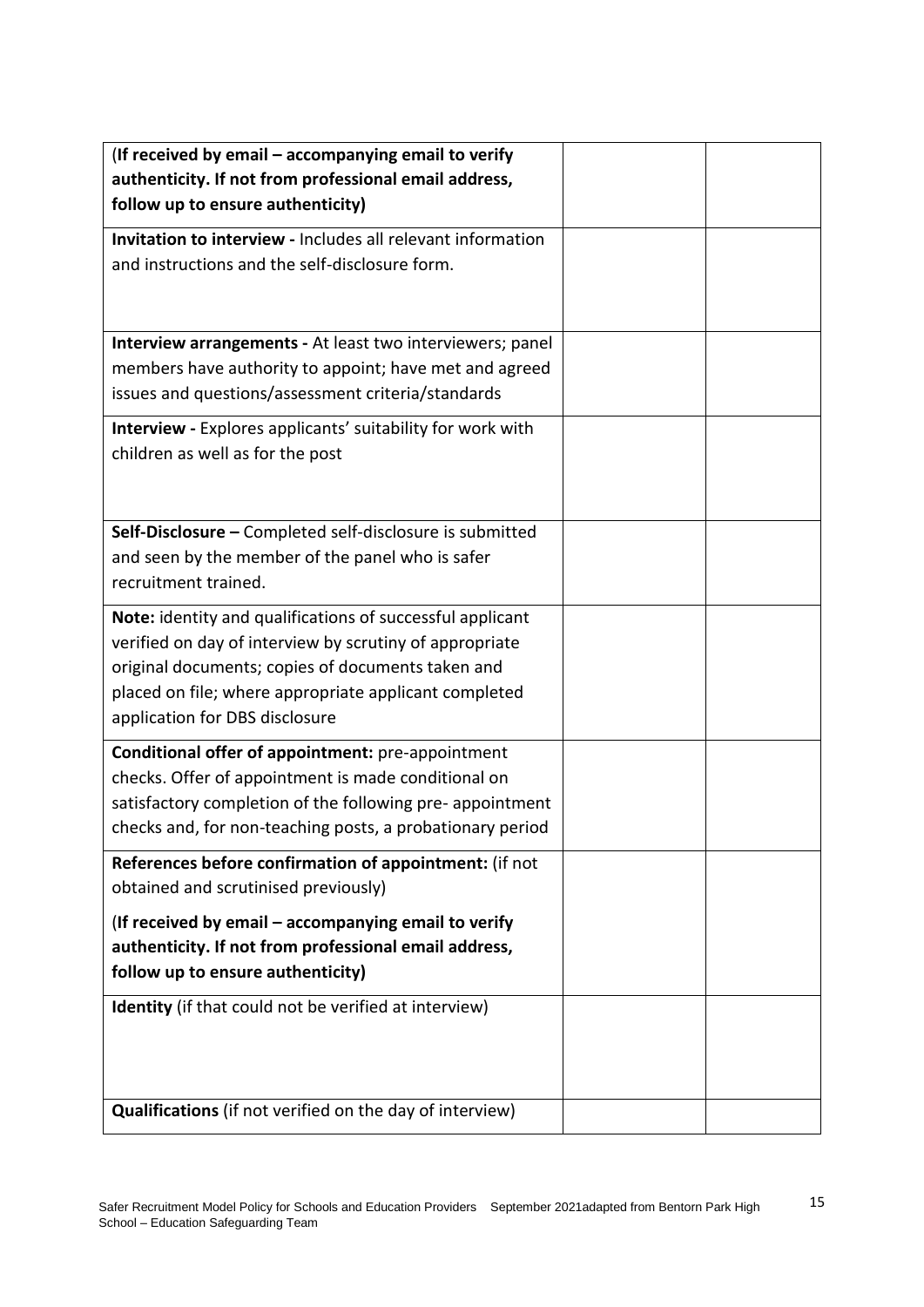| Permission to work in UK, if required                                                  |  |
|----------------------------------------------------------------------------------------|--|
|                                                                                        |  |
|                                                                                        |  |
| Academy record sight of DBS certificate - where                                        |  |
| appropriate satisfactory DBS certificate.                                              |  |
|                                                                                        |  |
|                                                                                        |  |
| <b>DBS Barred list check</b> – applicant is not barred from                            |  |
| working with Children (this must be completed before<br>the applicant commences work)  |  |
|                                                                                        |  |
| Childcare (Disqualification) Regulations 2009 Letter -                                 |  |
| for any staff who work in childcare provision or who are                               |  |
| directly concerned with the management of such                                         |  |
| provision as defined in the statutory guidance.                                        |  |
| Health $-$ the candidate is medically fit                                              |  |
| Medical Pre-Employment Questionnaire                                                   |  |
|                                                                                        |  |
| Prohibition from Teaching Work Check - For those                                       |  |
| carrying out teaching work (see below) the teacher has                                 |  |
| not been included in the prohibition list or interim                                   |  |
| prohibition list or has a GTCE sanction.                                               |  |
| Qualified Teacher Status (QTS) Check - (for teaching                                   |  |
| posts in maintained schools) the teacher has obtained                                  |  |
| QTS or is exempt from the requirement to hold QTS (for                                 |  |
| teaching posts in FE colleges) the teacher has obtained a                              |  |
| Post Graduate Certificate of Education (PGCE) or                                       |  |
| Certificate of Education (Cert. Ed) awarded by a higher                                |  |
| education institution, or the FE Teaching Certificate<br>conferred by an awarding body |  |
|                                                                                        |  |
| Overseas Checks - for individuals who have lived or                                    |  |
| worked abroad in the last 5 years. (For those carrying out                             |  |
| teaching work within the EEA area this will include an                                 |  |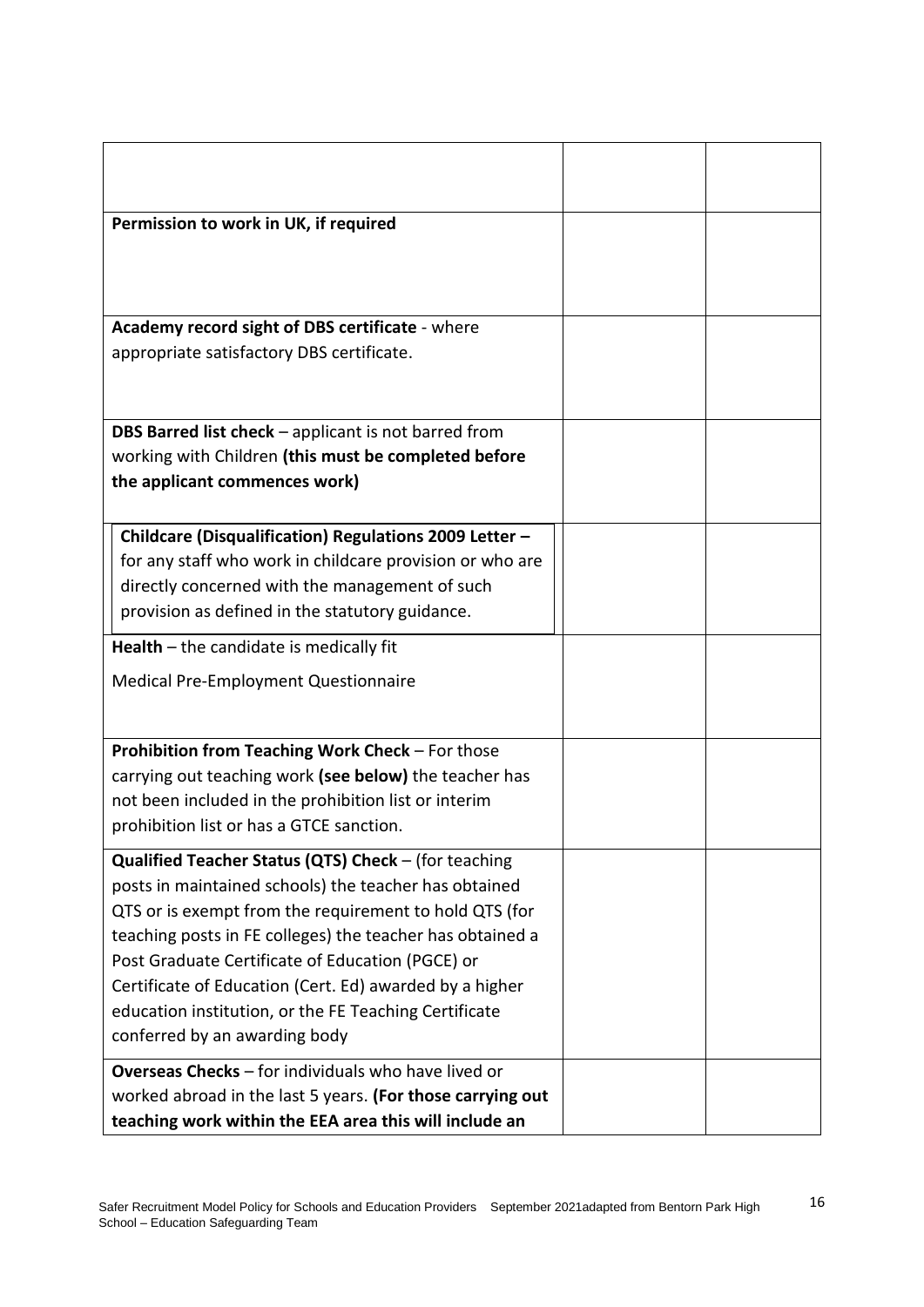| <b>EEA prohibition order check through Employer Access</b><br>until Jan 21, after this date it will include a reference<br>from any education employer overseas in the same<br>period) |  |
|----------------------------------------------------------------------------------------------------------------------------------------------------------------------------------------|--|
| <b>Statutory Induction Completed (for teachers who</b><br>obtained QTS after 7 May 1999 and are not employed as<br>NQTs)                                                               |  |
| <b>Risk Assessment – for Volunteers a written Risk</b><br>assessment in relation to undertaking an Enhanced DBS                                                                        |  |
| Child Protection & Online safety training and other<br>induction such as H&S, Safe Working Practice / code of<br>staff behaviour, etc                                                  |  |
| Including:                                                                                                                                                                             |  |
| <b>Safeguarding &amp; Child Protection Policy</b>                                                                                                                                      |  |
| <b>Safer Working Practice Guidance</b>                                                                                                                                                 |  |
| <b>Whistleblowing procedures</b>                                                                                                                                                       |  |
| <b>KCSIE &amp; Annexe A</b>                                                                                                                                                            |  |
| <b>ICT Acceptable Use Policy</b>                                                                                                                                                       |  |
| <b>Online Safety Policy &amp; Guidance</b><br>$\bullet$                                                                                                                                |  |
| <b>Children Missing Education Policy</b>                                                                                                                                               |  |
| <b>Behaviour Policy</b>                                                                                                                                                                |  |

**Each of the following activities is teaching work: planning and preparing lessons and courses for pupils, delivering\* lessons to pupils; assessing the development, progress and attainment of pupils; and reporting on the development, progress and attainment of pupils.**

**\* "delivering" includes delivering lessons through distance learning or computer aided techniques. The activities specified above are not teaching work for the purposes of the Regulations if the person carrying out the activity does so (other than for the purposes of induction) subject to the direction and supervision of a qualified teacher[\(2\)](http://www.legislation.gov.uk/uksi/2012/560/regulation/3/made#f00009) or other person nominated by the head teacher to provide such direction and supervision.**

The 11 schools in our Trust: